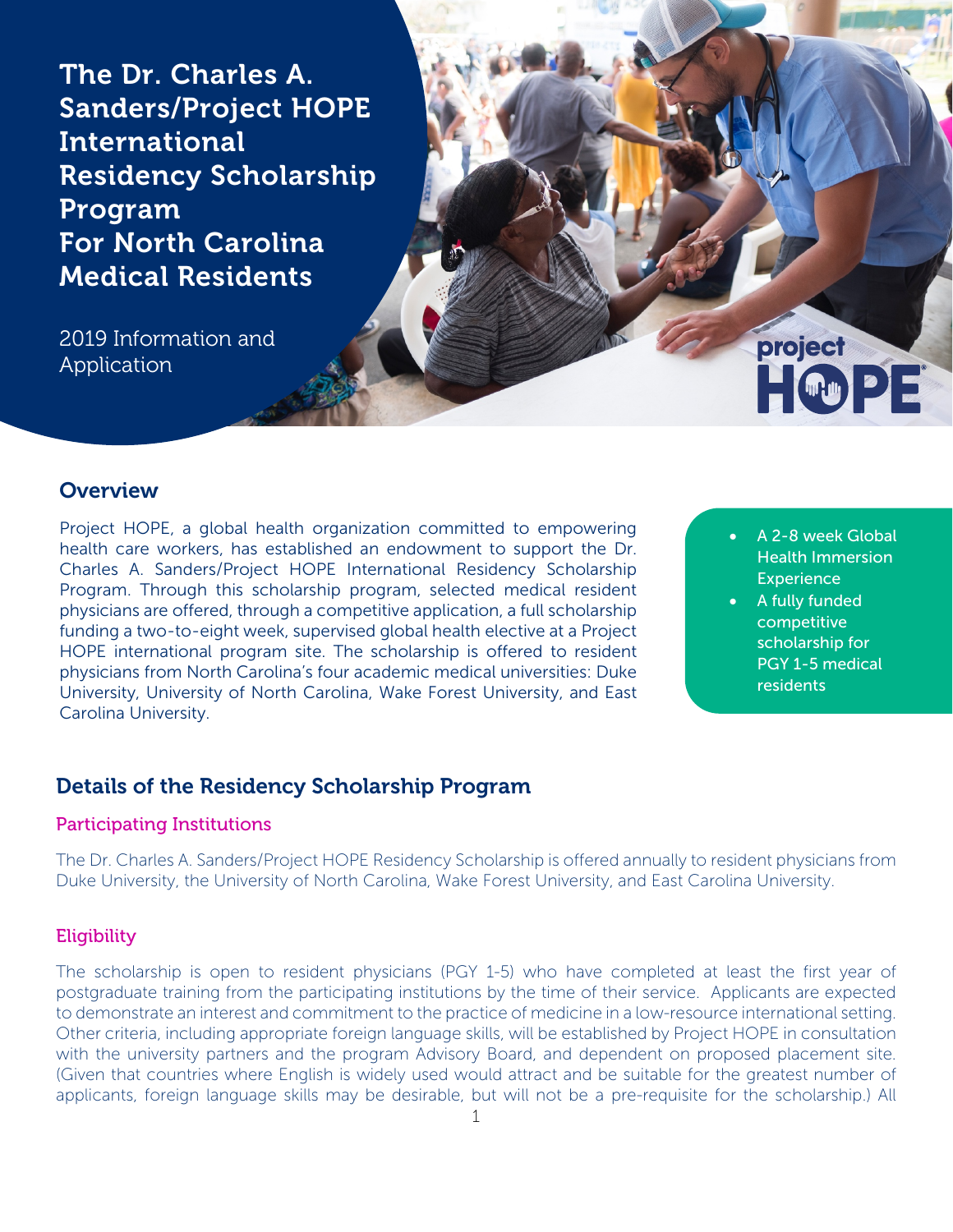scholarship recipients must complete travel health and safety requirements under the auspices of the participating university and Project HOPE.

#### **Assignments**

Project HOPE currently works in 27 countries around the world – with program sites in Latin America and the Caribbean, sub-Saharan Africa, China and Southeast Asia, Russia/Eurasia, and the Middle East. The sites selected for each rotation have supervising physician leadership and a clinical program in which a resident physician could make a contribution to the local health education and health care delivery systems. Given that all residencies require physician supervision, HOPE-affiliated physicians in the host country will commit to providing the requisite clinical supervision at the site. In making assignments, Project HOPE will seek to ensure consistency of annual program sites, to enable the development of a supportive infrastructure on the site and to foster relationships with the residents' schools. An individualized scope of work will be developed for each scholar, including objectives and an appropriate academic product, and a post-scholarship report would be required following each assignment.

#### The Sanders/Project HOPE scholarship will cover:

- Pre-deployment medical exam and vaccinations
- Any associated orientation costs
- One round-trip, economy class airline ticket
- Visa (as needed)
- Meals and lodging
- Airport transfers to/from host-nation airport and clinic/lodging
- Evacuation insurance and traveler's insurance costs

#### For the upcoming rotation, global health sites include:

University Clinical Center of Kosovo, Kosovo- Project HOPE has been working in Kosovo since 1992. With an office based in Macedonia, our goal is to provide programs ranging from community interventions to trainings for hospital-based health care providers. The ultimate goal is to support the development of the health systems throughout the region. In 2007, HOPE began implementing the Strategic Medical Resupply Program (SMRP), a program designed to improve the quality of care for patients in the Balkans region by providing targeted donations of medicines and medical supplies. More recently, HOPE is implementing a hospital-based program that provides hands-on trainings, lectures, and advanced skills to healthcare workers. University Clinical Center of Kosovo (UCCK) is welcoming residents for clinical roles and exchange of knowledge in the hospital setting for a variety of specialties, including: pediatrics, oncology and ophthalmology.

Herrera Primary Care Clinic and Maternity Hospitals, Dominican Republic- Project HOPE has maintained a country office in the Dominican Republic for more than 20 years, implementing impactful programs focused on maternal and child health with special emphasis on prevention of maternal and neonatal mortality. In alignment with the Ministry of Health and the National Health Service, HOPE collaborates with primary care clinics and maternity hospitals in the Dominican Republic to provide care and build the capacity of healthcare workers at multiple levels. Project HOPE's award-winning "5 Stars" model and the "Saving the Newborn" initiative create standards of quality care and support families during the first precious years of a child's life. Sanders Scholars will have varied opportunities to contribute to patient care, improve programs and strengthen health systems through medical practice,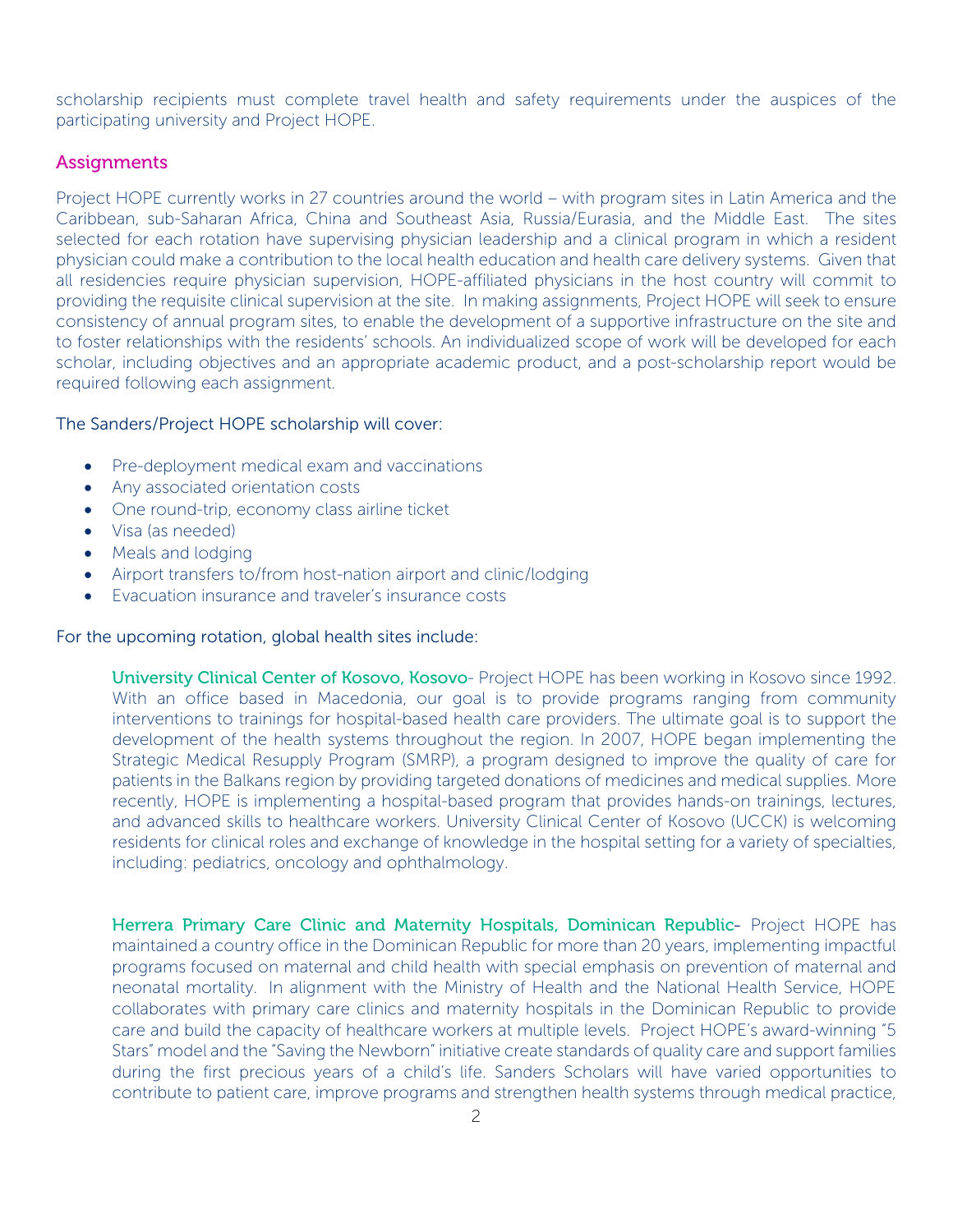community-based outreach and/or research. Intermediate or advanced language skills are strongly preferred for placement in the Dominican Republic due to the anticipated level of patient interaction. To best meet identified needs in the field, we have placement opportunities for a variety of specialties and skill sets within maternal child health (MCH).

Skopje Pediatric Hospital, Macedonia- In 1992, Project HOPE became the first health organization to provide humanitarian assistance to Macedonia, with the delivery to the Ministry of Health (MOH) of medicines and medical supplies. Programs ranging from community interventions to the provision of training for hospital-based health care providers are implemented with the goal of supporting the development of the health systems in the region. In addition to our humanitarian assistance and professional training programs, Project HOPE in partnership with University Clinical for Pediatrics has started the "PeriMac" project, whose goal is to reduce the highest perinatal mortality and morbidity in Europe concerning Macedonia. This site boasts a variety of opportunities, from participating in counterpart educational exchange; to side-by-side mentoring in practical, clinical setting; to teaching pre-determined, specific training programs. For Sanders Scholars placed at the Skopje Pediatric Hospital, a clinical role can be arranged within the specialties of neonatology or OBGYN.

Shanghai Children's Medical Center (SCMC), China- Project HOPE has been working to improve the health of communities in [China](http://www.projecthope.org/where-we-work/china/) for more than 30 years through a strong partnership with the National Health and Family Planning Commission of China (formerly the Ministry of Health). SCMC is now the foremost children's hospital in China, particularly for diagnosing and treating children with critical illness, cancer, congenital heart diseases and rare genetic diseases. Project HOPE continues to support SCMC through the training of health care professionals and health system strengthening. Both clinical and research roles can be arranged for Sanders Scholars in the following areas: general pediatric, respiratory medicine, surgery, critical care, hematology oncology, pathology and pediatric cardiac care. SCMC welcomes residents who are willing to share US medical training and research ideas for partnership collaboration.

*Note: Due to challenges surrounding visa obtainment, scholars placed in China require a minimum of 6 months advanced notice before placement can occur. Any applicant requesting a placement in China should have a second-choice placement location should they fail to obtain a visa in time.* 

#### Timeline

Annual scholarship applications will be available January 1 and accepted up until the application deadline of April 21. Following application submission, candidate review, screening, and phone interviews will be conducted. Final selection decisions will be made by the advisory board no later than May 5. The selected candidate(s) will be able to schedule a virtual or on-site orientation session with the Project HOPE office, based in Virginia, during June-July. Deployment to the field will take place during the remaining 2018 calendar year, depending on the schedules and availability of the residents selected, in coordination with the HOPE host site. Project HOPE and the participating university will collaborate on resident orientation, which will include a review of the scope of work and expectations, HOPE and University policies and procedures, travel and onsite logistical arrangements, etc.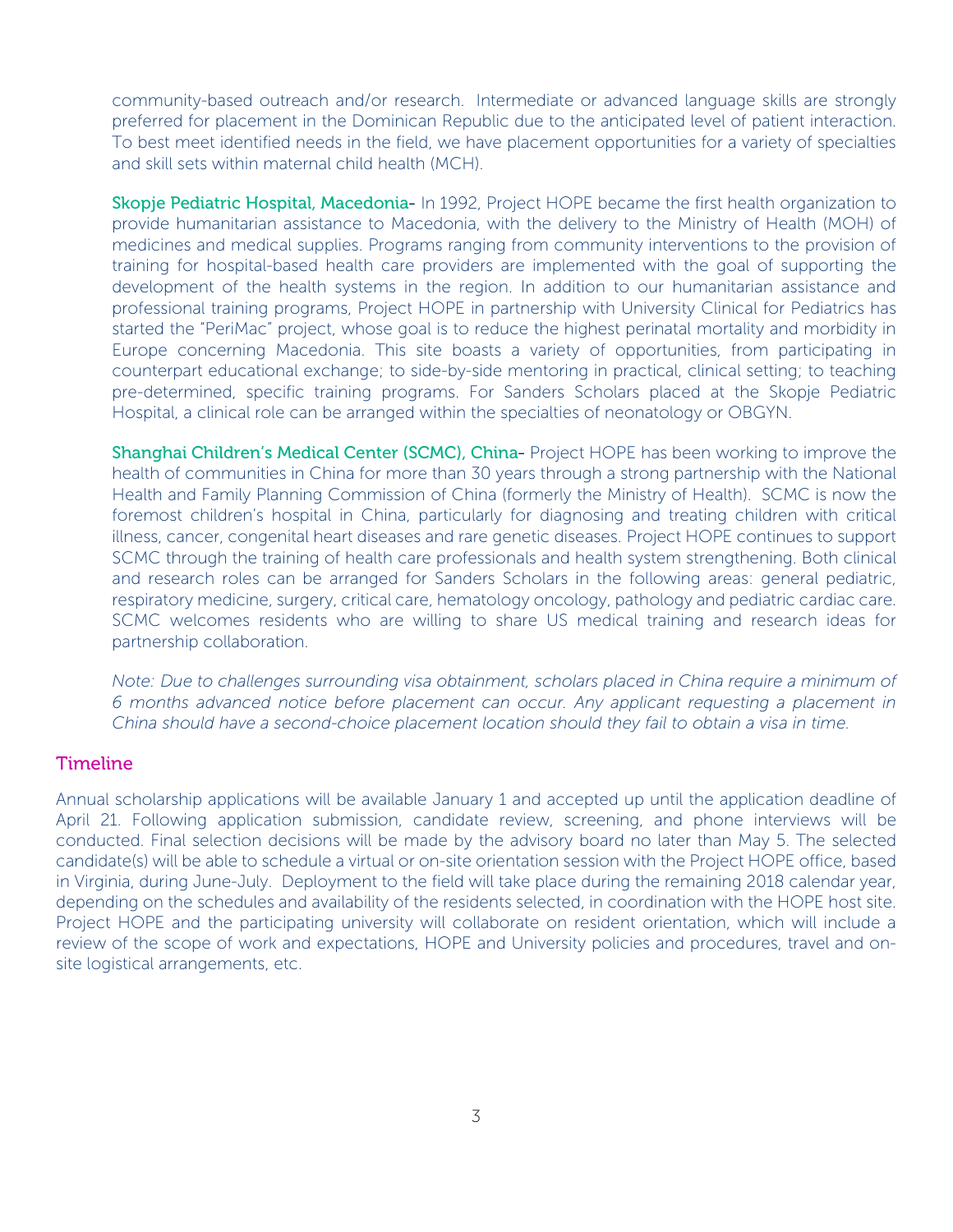## The Dr. Charles A. Sanders Legacy

Charles A. Sanders, M.D. has dedicated his career to extending the benefits of medical care to people and communities in need around the world, and to advancing the role of prospective physicians in this humanitarian endeavor. Over the course of this distinguished career, his knowledge and commitment have been employed in the corporate sector (including leadership positions at Glaxo and directorships at several biopharmaceutical companies); academic medicine (University of North Carolina Health Care System, Harvard University and Massachusetts General Hospital); national research organizations (National Institutes of Health, Institute of Medicine); and the international NGO sector (a member of the Project HOPE Board of Directors for more than 20 years and Chairman of the Board for 18 years).

Dr. Sanders is the longest-serving Chairman in Project HOPE's 60 year history. Apart from HOPE's founder Dr. William B. Walsh, no individual has made a greater contribution to the growth and international expansion of the organization and to its stature as a global leader in health education, medical training, and humanitarian assistance. As a physician, Dr. Sanders has maintained HOPE's focus on building the capacity of health care delivery systems in developing and emerging countries around the world by training physicians and other professionals. This scholarship program recognizes and honors this commitment and supports the vital work to which Dr. Sanders has dedicated his life.

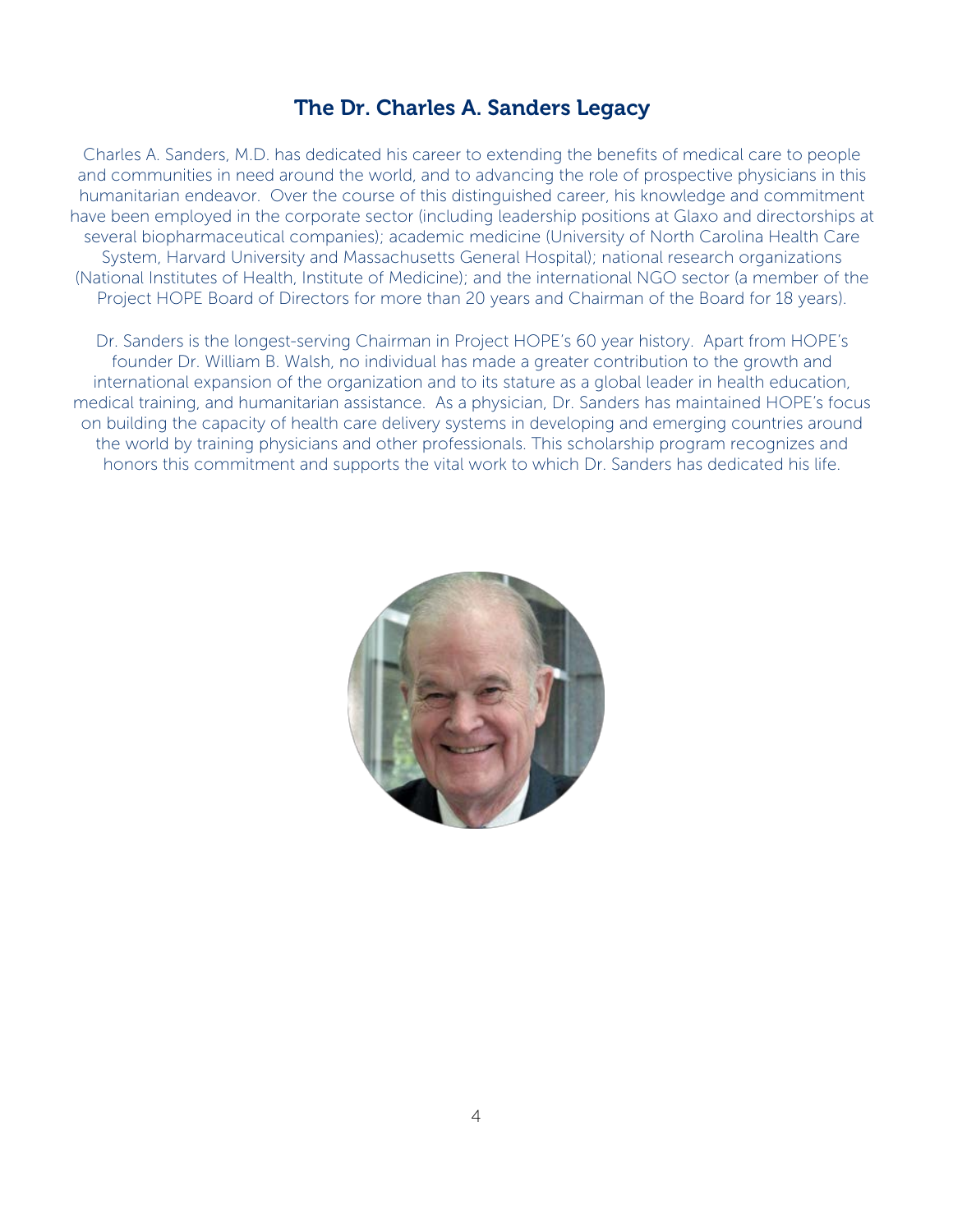# Application Requirements

All parts of the application must be submitted together. Individual pieces will not be accepted.

For applications, submit a packet that includes the Dr. Charles A. Sanders/Project HOPE International Residency Scholarship Program Application (see next page) with the following attached documents:

- 1. Detailed statement of interest (maximum two single-spaced pages) that explains why this opportunity is in line with the resident physician's career goals and would be a valuable opportunity. This should include:
	- a. the global health site of choice and explanation of preference;
	- b. a brief description of any previous global health experiences;
	- c. educational objectives with regard to the experience; and
	- d. the dates/months of available elective time for travel.
- 2. A letter of reference from a faculty physician who has worked with the resident applying **during** residency.
- 3. A letter of support from the residency director of the program in which the resident is currently participating.
- 4. An updated CV/resume.

#### Submit applications electronically to:

Rachel Ray, Associate Program Officer [rray@projecthope.org.](mailto:rray@projecthope.org)

#### Submit applications via mail to:

Project HOPE c/o Global Volunteer Programs 255 Carter Hall Lane PO Box 250 Millwood, VA 22646

Applications are due by close of business on April 21, 2019.